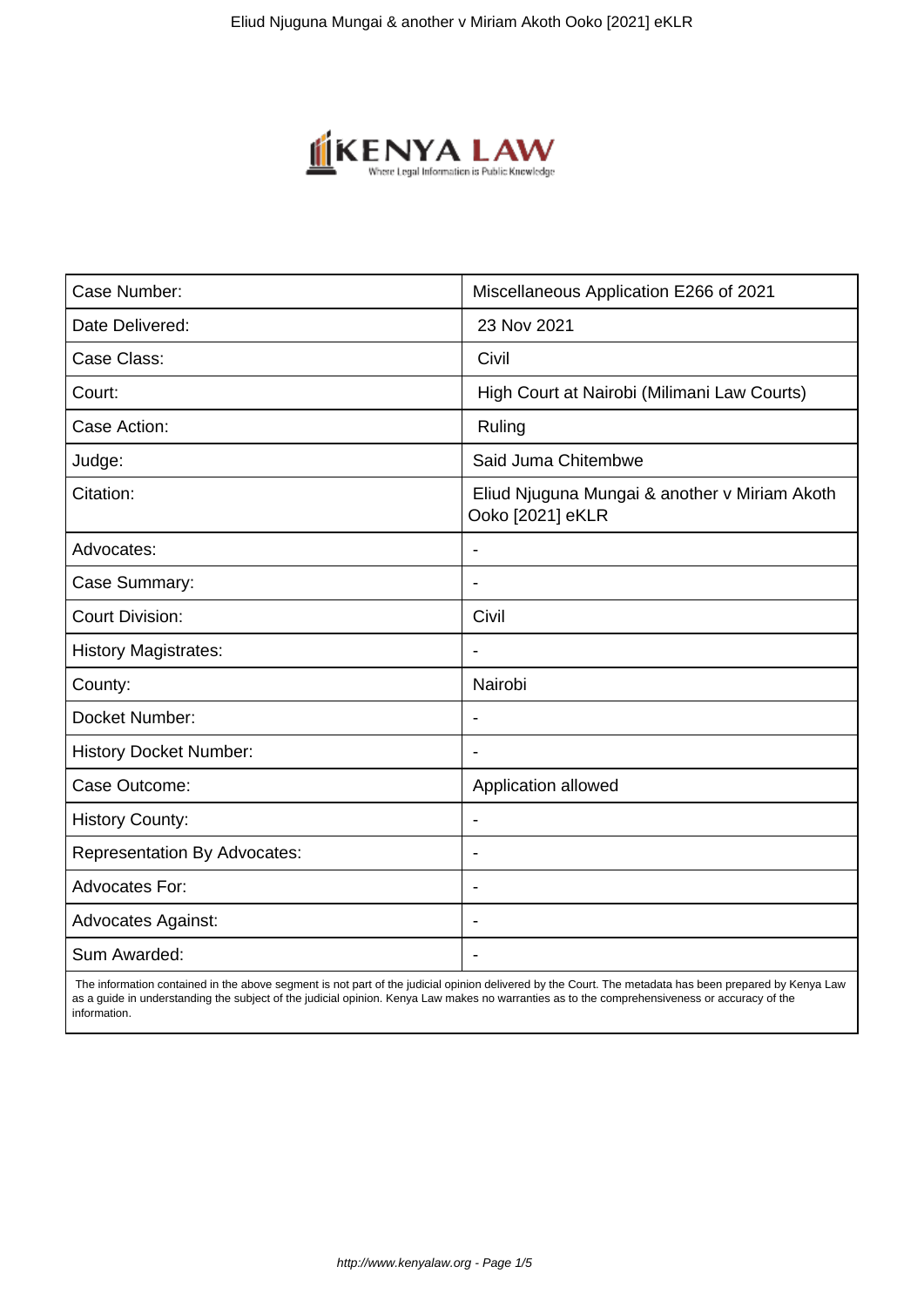# **THE REPUBLIC OF KENYA**

# **IN THE HIGH COURT OF KENYA**

# **AT NAIROBI**

# **MISC APPLICATION NO. E266 OF 2021**

**JOSEPH KIHIU MBURU...........................................................................................................................2ND APPLICANT**

# **VERSUS**

**MIRIAM AKOTH OOKO...............................................................................................................................RESPONDENT**

# **RULING**

The applicants filed a notice of motion dated 24<sup>th</sup> May 2021 which is brought pursuant to Section 1A, 1B, 3A, 3B, 79G, and 95 of the Civil Procedure Act Order 22 Rule 22 order 42 Rule 4, 6 and 7, Order 50 Rule 6 and Order 51 Rule 1 and 3 of the Civil Procedure Rules 2010 for orders;

## **1. Spent**

**2. That this Honourable Court be pleased to grants applicants leave to file a memorandum of appeal out of time**

**3. That this Honourable Court be pleased to order stay of execution of the judgment issued by the trial court on 2nd November 2020 pending the hearing and determination of this application.**

**4. That this Honourable Court be pleased to order a stay of execution of the judgement issued by the trial court on 2nd November 2020 pending the hearing and determination of the intended appeal**

**5. That this Honourable Court be pleased to order stay of proceedings in the declaratory suit pending the hearing and determination of this application and the intended appeal.**

#### **6. That the costs of this application abide by the outcome of the appeal**.

The application was supported by the affidavit of Joyce Chichi Advocate. It is indicated that the hearing in the subordinate court proceeded *exparte* on 29<sup>th</sup> September 2020 because it was wrongly diarized by their administrator. When the matter came up for hearing they could not find it in the cause list. After the matter proceeded *exparte*, the advocates for the respondent never served them with the judgement notice as *exparte* judgement was delivered on 2nd November 2020. The said advocates have now proceeded with execution by filing a declaratory suit against the applicants' insurer.

The applicants seek to appeal against the aforementioned judgement and the time within which an appeal can be lodged has since lapsed. Also the 30 day stay of execution granted by the trial court has since lapsed.

The applicants submitted that the delay was not inordinate since they were not aware that the judgement had been delivered and when they found out that the respondent had filed a declaratory suit, they immediately filed the application herein. That this application will not cause any prejudice to the respondents and they are willing and able to give reasonable security in the form of a bank security.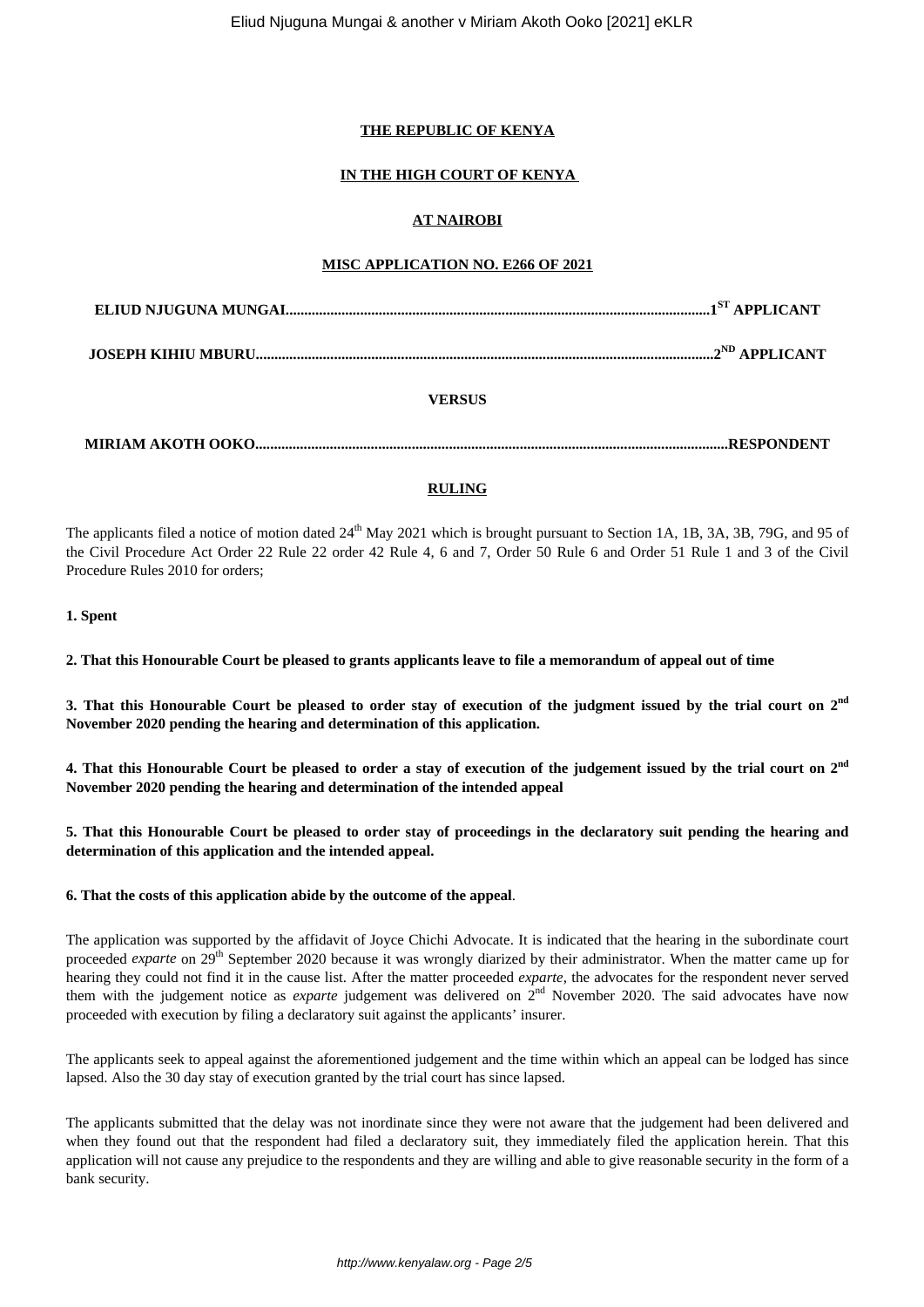It was also the applicants' submission that the intended appeal raises pertinent issues and has a high chance of success unless granted leave to appeal out of time, the applicants stand to suffer irreparable loss and damage. The respondent is likely to execute which would render the appeal nugatory and greatly prejudice them.

The application was opposed by the replying affidavit of Miriam Akoth Ooko dated 14<sup>th</sup> October 2021. She averred that she instituted the suit against the applicants seeking compensation for injuries sustained on  $17<sup>th</sup>$  June 2019. Judgement was delivered on  $2<sup>nd</sup>$  December 2020 and the present application was filed on  $24<sup>th</sup>$  May 2021. The applicant has not given the reason for delay and nothing has been attached in the application to show follow up was made in the registry.

Counsel for the respondent submitted that the applicants have not met the threshold for granting them stay of execution. The applicants have not shown sufficient cause nor have they indicated how they would suffer substantial loss if the decretal sum is paid to the defendant.

It was also submitted that the application is sworn by an advocate and breaches the provisions of the civil procedure act which requires that affidavits be confined to such facts as the deponent is capable of his own knowledge to prove.

The respondents argued that the applicants have to demonstrate any peculiar circumstances that necessitate withholding of the decretal sum. The applicants have not even stated how they would suffer substantial loss. In support counsel cited the case of **Equity Bank Ltd v Taiga Adams Co. Ltd [2006] eKLR**

**"In the application before me, the applicant has not shown or established the substantial loss that would ensue if this stay is not granted. The only way of showing or establishing substantial loss is by showing that if the decretal sum is paid to the Respondent – that is execution is carried out – in the event the appeal succeeds, the Respondent would not be in a position to pay- reimburse – as he/it is a person of no means. Here, no such allegation is made, much less established, by the appellant/applicant."**

# **Analysis and Determination.**

The three issues for determination are:-

- a. Whether to grant leave to appeal out of time"
- b. Whether to grant a stay of execution pending the hearing and determination of appeal"
- c. Whether to grant a stay of proceedings in the declaratory suit"

Under Section 79G of the Civil Procedure Act, a party may be granted leave to file an appeal out of time if he satisfies the court that he has good reason for not filing the appeal within the time provided by law. In the case of **Thuita Mwangi v Kenya Airways Ltd [2003] eKLR**, the Court of Appeal reiterated the conditions to be considered in deciding whether or not to grant extension of time to file an appeal. These are the length of the delay, the reason for the delay, possibly, the chances of success of the appeal if the application is granted, and finally, the degree of prejudice to the respondent if the application is granted.

In this case it is the applicants' case that they were not aware that judgement had been delivered as they were not served with any notice and the matter proceeded *exparte*. They only received information when the respondent filed a declaratory suit.

Judgement was delivered on  $2^{nd}$  November 2020 and the application herein was filed on  $24^{th}$  May 2021 about 6 months after. Bearing in mind that the decision sought to be appealed from was delivered in the absence of the applicants. It is in the interest of justice that the applicants be granted leave to appeal out of time. No notice of entry of judgment was served on the applicants.

A Grant of stay of execution pending appeal is provided for under Order 42 Rule 6 of the Civil Procedure Rules, the relevant part of which states as follows: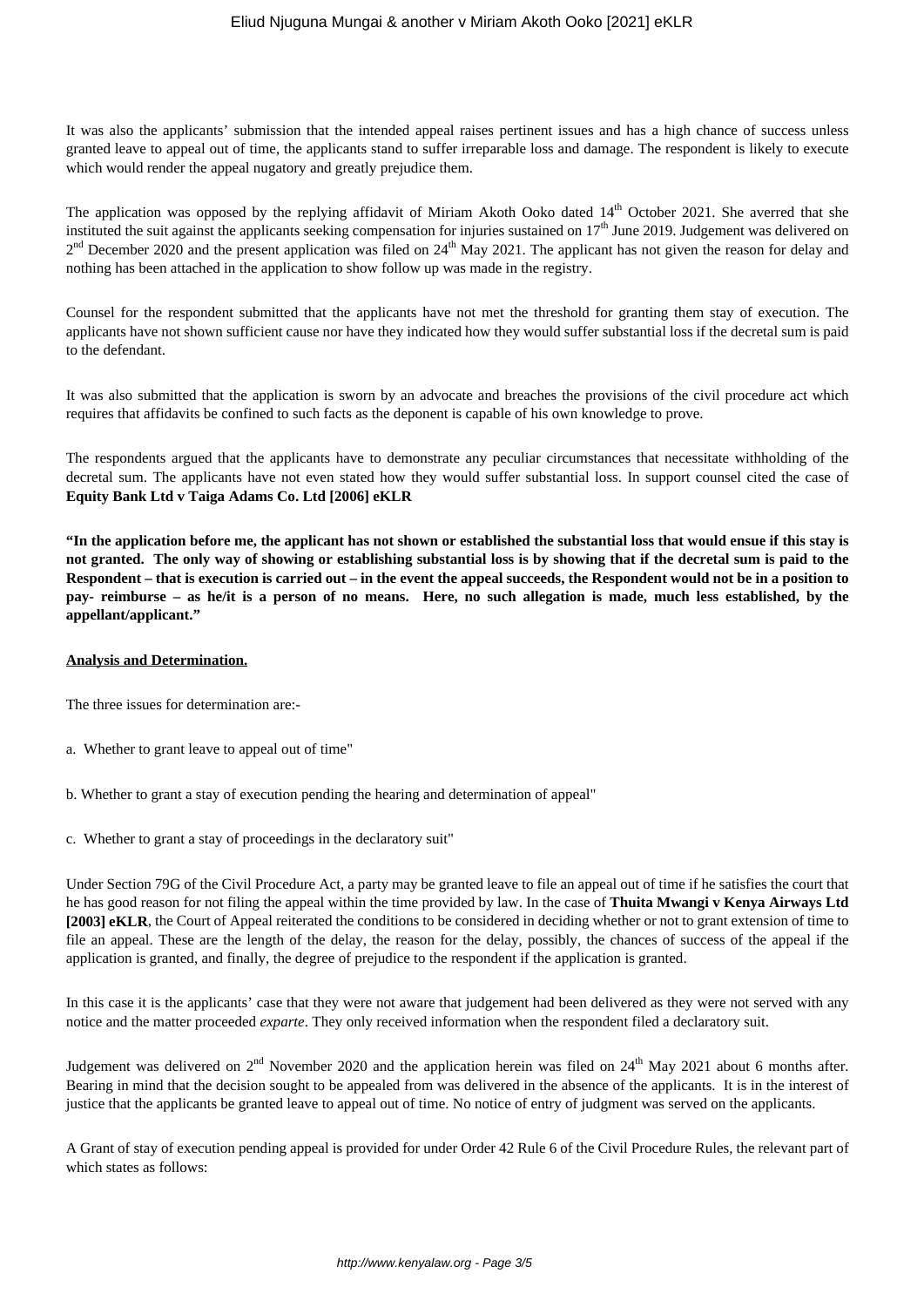## Eliud Njuguna Mungai & another v Miriam Akoth Ooko [2021] eKLR

**"(1) No appeal or second appeal shall operate as a stay of execution or proceedings under a decree or order appealed from except appeal case of in so far as the court appealed from may order but, the Court Appealed from may for sufficient cause order stay of execution of such decree or order, and whether the application for such stay shall have been granted or refused by the court appealed from, the court to which such appeal is preferred shall be at liberty, on application being made, to consider such application and to make such order thereon as may to it seem just, and any person aggrieved by an order of stay made by the court from whose decision the appeal is preferred may apply to the appellate court to have such order set aside.**

**(2) No order for stay of execution shall be made under subrule (1) unless—**

**(a) the court is satisfied that substantial loss may result to the applicant unless the order is made and that the application has been made without unreasonable delay; and**

**(b) such security as the court orders for the due performance of such decree or order as may ultimately be binding on him has been given by the applicant.**

**(3) …**

**(4) For the purposes of this rule an appeal to the Court of Appeal shall be deemed to have been filed when under the Rules of that Court notice of appeal has been given.**

**(5) …**

**(6) Notwithstanding anything contained in subrule (1) of this rule the High Court shall have power in the exercise of its appellate jurisdiction to grant a temporary injunction on such terms as it thinks just provided the procedure for instituting an appeal from a subordinate court or tribunal has been complied with."**

An applicant for stay of execution of a decree or order pending appeal is obliged to satisfy the conditions set out in Order 42 Rule 6(2), aforementioned: namely (a) that substantial loss may result to the applicant unless the order is made, (b) that the application has been made without unreasonable delay, and (c) that such security as the court orders for the due performance of such decree or order as may ultimately be binding on the applicant has been given.

The applicants herein have indicated that they have an arguable appeal with high chances of success and that if orders of stay of execution are not granted it would render the appeal nugatory. They also indicated that they are willing to provide security in the form of a bank security.

The dispute involves a claim for damages arising from a road traffic accident. The plaint in Civil Suit number E225 of 2021 shows that the accident involved two vehicles. The original suit proceeded *ex parte*. The applicants intend to pursue an appeal. On the other hand, the respondent is seeking to enjoy the fruits of her judgment. She was awarded Kshs.258,968 plus costs of Kshs.91,625. The total claim is for Kshs.350,593.

Given the circumstances of the case, I am satisfied that the application herein is merited and is hereby granted on the following terms:-

# **1. The appeal shall be filed and served within 14 days hereof.**

**2. The applicants provide a bank guarantee for the decretal sum of Kshs.350,593 within 45 days hereof.**

**3. In default of prayer 1 and 2 above the stay orders granted shall lapse unless they are otherwise enlarged by the court.**

**4. There be stay of proceedings in the declaratory suit pending the hearing and determination of the intended appeal.**